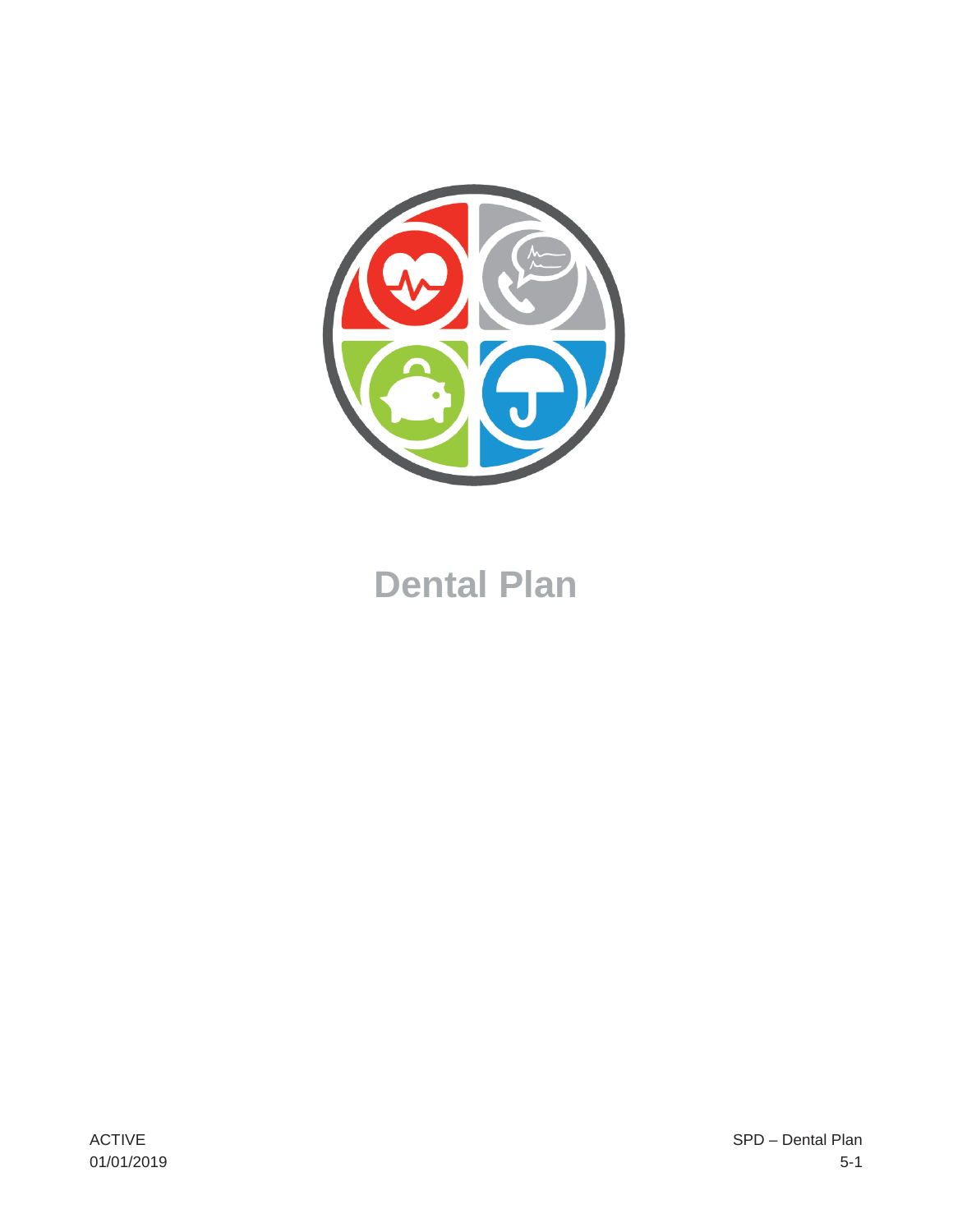This page intentionally left blank.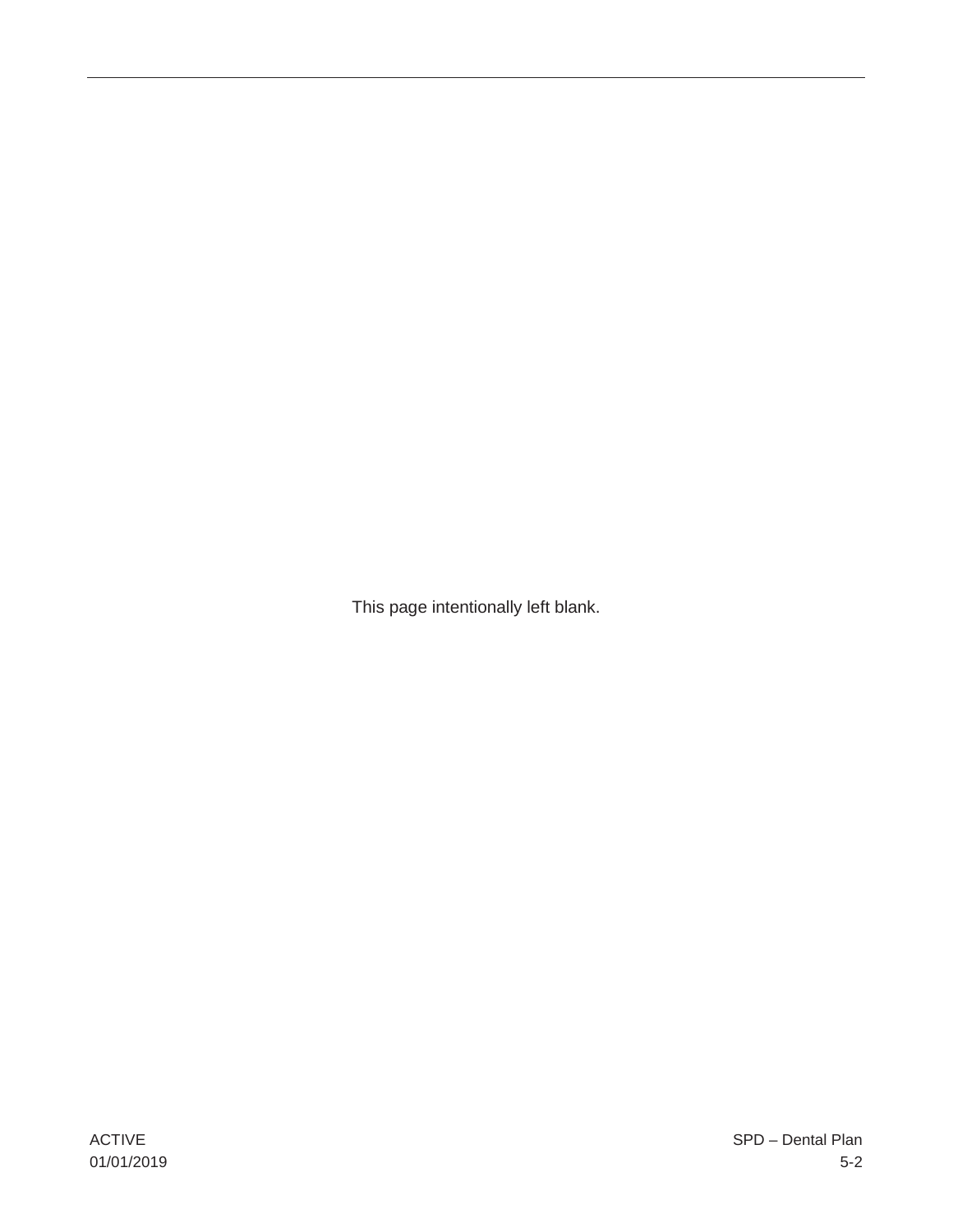# **Delta Dental Plan – How the Dental Plan Works**

The Dental Plans pay benefits for you and your Eligible Dependents for a wide range of dental services and supplies.

### **The Dental Plans:**

- Encourage preventive care;
- Promote regular dental care by covering preventive and diagnostic services, such as routine checkups, cleanings, and X-rays;
- Offer protection for more extensive treatment;
- Provide oral surgery and restorative and prosthodontic services; and
- Offer coverage for orthodontia treatment for your covered children under age 21 in specified plans.

### **Choosing a Dentist**

Participating dentists are independent contractors who have agreed to accept certain fees for the service they provide to you. Dentists who have not contracted with Delta Dental are referred to as "non-participating dentists."

Although you are free to choose any dentist, your out-of-pocket expenses may be less if you choose a participating dentist. Therefore, you should always ask your dentist if he or she is a participating dentist or verify with Delta Dental that your dentist is a participating dentist before receiving any dental services.

### **Participating vs. Non-Participating Dentist**

Seeing a dentist that participates in Delta's Preferred Provider Organization (PPO) network or Delta Dental's Premier network gets you the best discounted rates with no balance billing or paperwork to file. This is the maximum plan allowance (MPA).

You are responsible for charges exceeding the MPA if you go to a non-participating dentist. The MPA charges are based on fees charged in your geographic area. To find a Delta Dental participating PPO or Premium dentist visit www.deltadentaltn.com and click on "Find a Dentist" or call 1-800-223-3104.

# **Delta Dental Schedule of Benefits**

In addition to the limitations and exclusions listed in this "Schedule of Benefits" section, the "General Limitations and Exclusions" section also applies.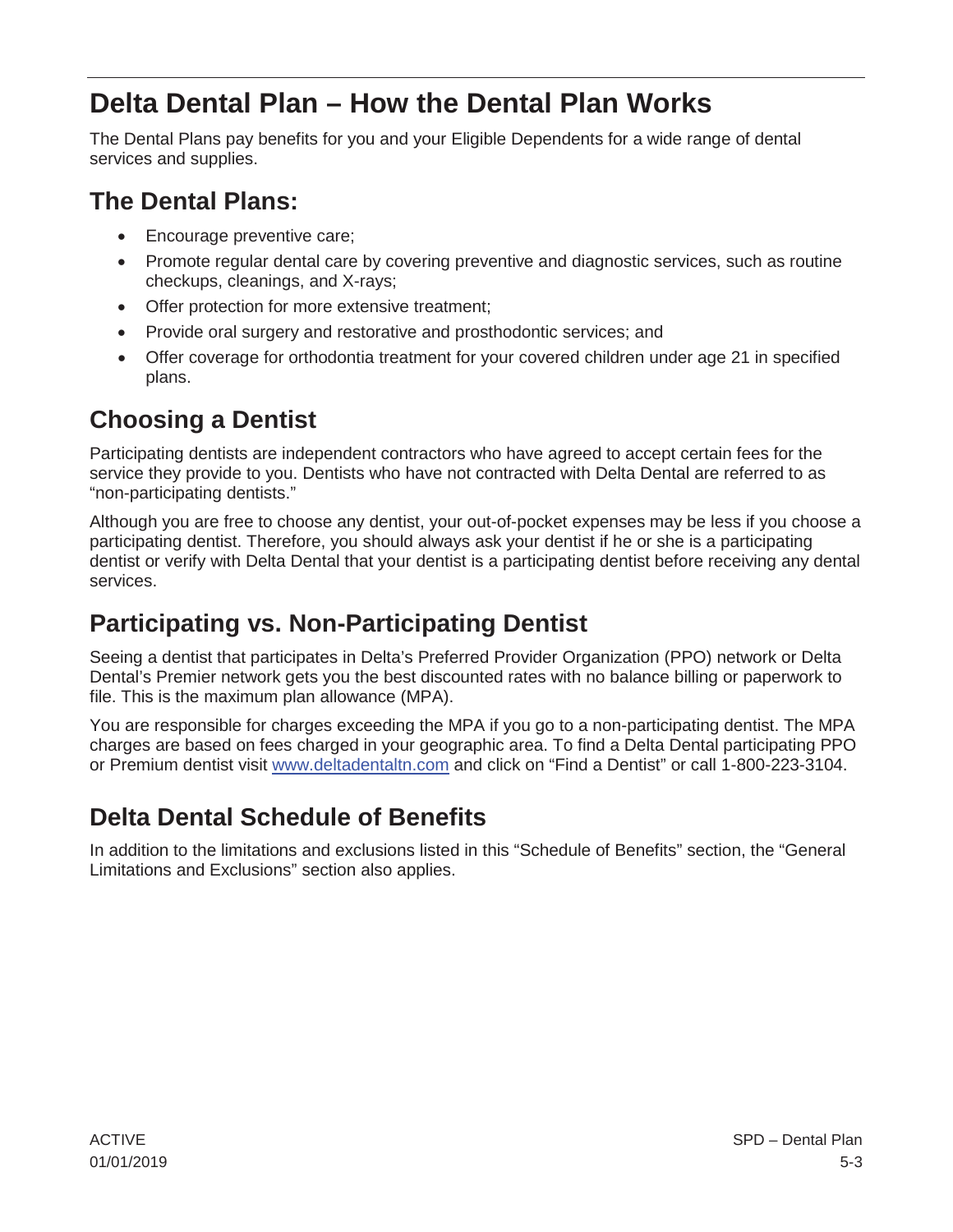### **Types of Dental Services**

#### **Preventive and Diagnostic Services are:**

- Prophylaxis (cleaning), topical application of fluoride (up to age 19, twice a year), and space maintainers
- x Periodontal maintenance cleanings following periodontal therapy
- Oral examination and X-rays to aid the dentist in planning required dental treatment

#### **Limitations and Exclusions:**

- Two oral exams and cleanings, to include periodontal maintenance procedures, per calendar year
- Full-mouth X-rays, which include bitewing X-rays, are payable once in any three-year period
- Two sets of bitewing X-rays twice per calendar year
- Two topical applications of fluoride for members up to 19 years of age per calendar year
- Adult prophylaxis for members under 14 years of age is not allowed
- Space maintainers once per area per lifetime for dependents up to age 15
- Sealants once per tooth per lifetime for occlusal surface of the first and second permanent molars up to age 16. The surface must be free from decay and restorations

#### **Basic Services are:**

- Oral Surgery extractions and other surgical procedures (including pre- and postoperative care)
- General Anesthesia and Intravenous Sedation only when administered by a properly licensed dentist in a dental office in conjunction with covered surgery procedures or when necessary due to concurrent medical conditions
- $\bullet$  Endodontia treatment of the dental pulp (root canal procedures)
- $\bullet$  Periodontia treatment of the gums and bones that surround the tooth
- Denture Repairs services to repair complete or partial dentures
- Basic Restorations amalgams (silver fillings), composites (white fillings), and prefabricated stainless steel crown restorations for the treatment of decay
- Sealants resin filling used to seal grooves and pits on chewing surface of permanent molar teeth
- Occlusal guards

#### **Limitations and Exclusions:**

- Restorative benefits are allowed once per surface in a 12-month period, regardless of the number or combinations of procedures requested or performed
- Payment for root canal treatment includes charges for X-rays and temporary restorations. Root canal treatment is limited to once in a 24-month period by the same dentist or dental office
- Payment for periodontal surgery shall include charges for three months' post-operative care and any surgical re-entry for a three-year period. Root planing, curettage, and osseous surgery are not a benefit for members under 14 years of age
- The replacement of amalgam or composite restorations within 12 months by the same dentist or dental office is not a benefit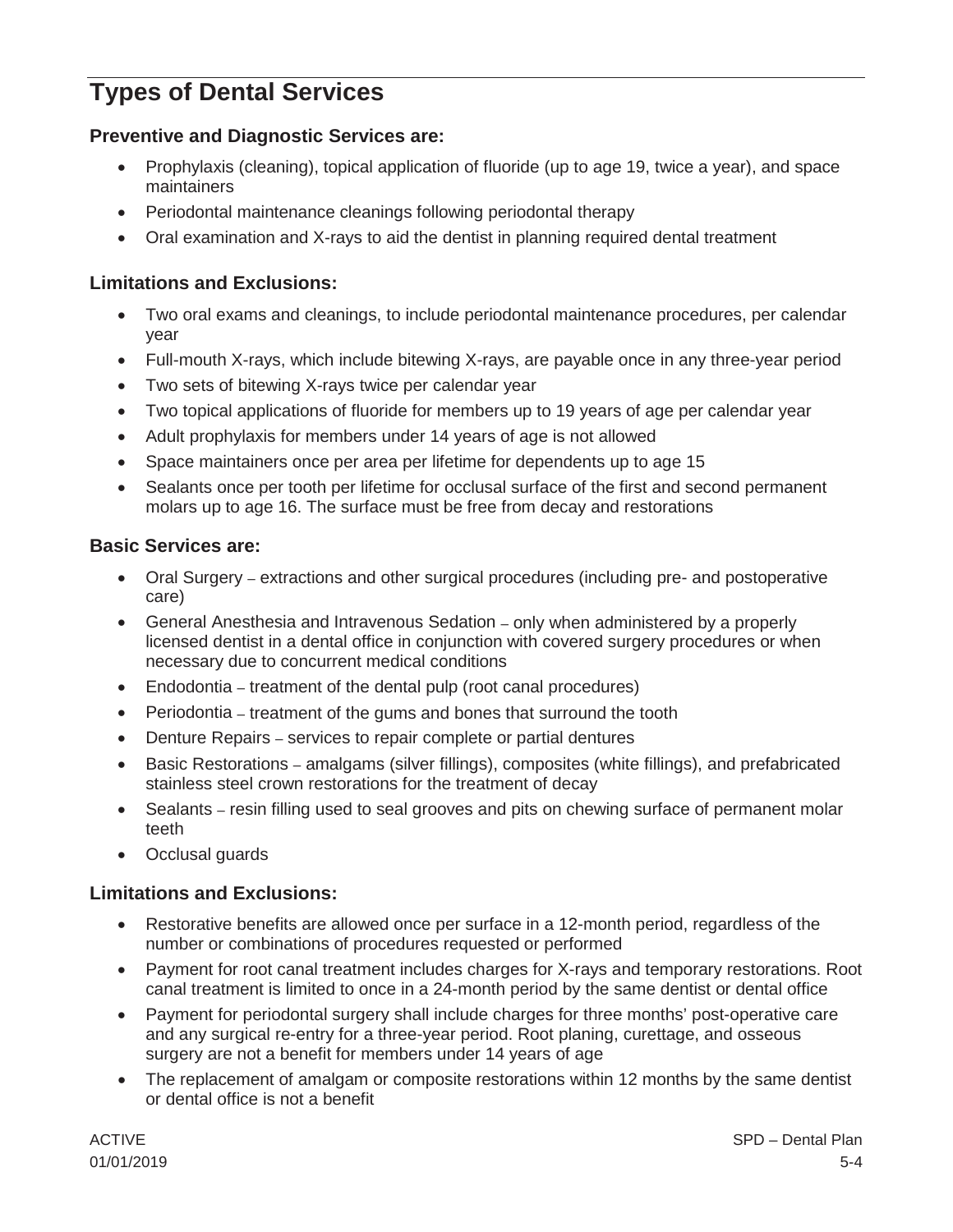- The replacement of a stainless steel crown by the same dentist or dental office within a 24-month period of the initial placement is not a benefit
- Gold foil restorations, porcelain composite, and metal inlays are an optional service
- A sealant is a benefit only on the unrestored, decay-free chewing surface of the maxillary (upper) and mandibular (lower) permanent first and second molars. Sealants are only a benefit to members up to age 16. Only one benefit will be allowed for each tooth within a lifetime

#### **Major Services are:**

- Cast Restorations crowns and on-lays are benefits for the treatment of visible decay and fractures of hard tooth structure when teeth are so badly damaged that they cannot be restored with amalgam or composite restorations
- Prosthodontics procedures for construction of fixed bridges and partial or complete dentures and repair of fixed bridges
- Complete or Partial Denture Reline chairside or laboratory procedure to improve the fit of the appliance to the tissue (gums)
- Complete or Partial Denture Rebase laboratory replacement of the acrylic base of the appliance
- Denture Repairs services to repair complete or partial dentures

#### **Limitations and Exclusions:**

- Replacement of crowns or cast restorations received in the previous five years is not a benefit. Payment for cast restorations shall include charges for preparations of tooth and gingiva, crown build-up, impression, temporary restoration, and any re-cementation by the same dentist within a 12-month period
- A cast restoration on a tooth that can be restored with an amalgam or composite restoration is not covered
- Procedures for purely cosmetic reasons are not covered
- Porcelain, gold, or veneer crowns for children under 12 years of age are not covered
- Replacement of any fixed bridges, or partial or complete dentures, that the member received in the previous five years is not covered
- Payment for a complete or partial denture shall include charges for any necessary adjustment within a six-month period. Payment for a reline or rebase of a partial or complete denture is limited to once in a three-year period and includes all adjustments required for six months after delivery
- Payment for standard dentures is limited to the maximum allowable fee for a standard partial or complete denture. A standard denture means a removable appliance to replace missing natural, permanent teeth. A standard denture is made by conventional means from acceptable materials. If a denture is constructed by specialized techniques and the fee is higher than the fee allowable for a standard denture, the patient is responsible for the difference
- Payment for fixed bridges or cast partials for children under 16 years of age is not a benefit
- A posterior bridge where a partial denture is constructed in the same arch is not covered
- Temporary partial dentures are covered only when upper anterior teeth are missing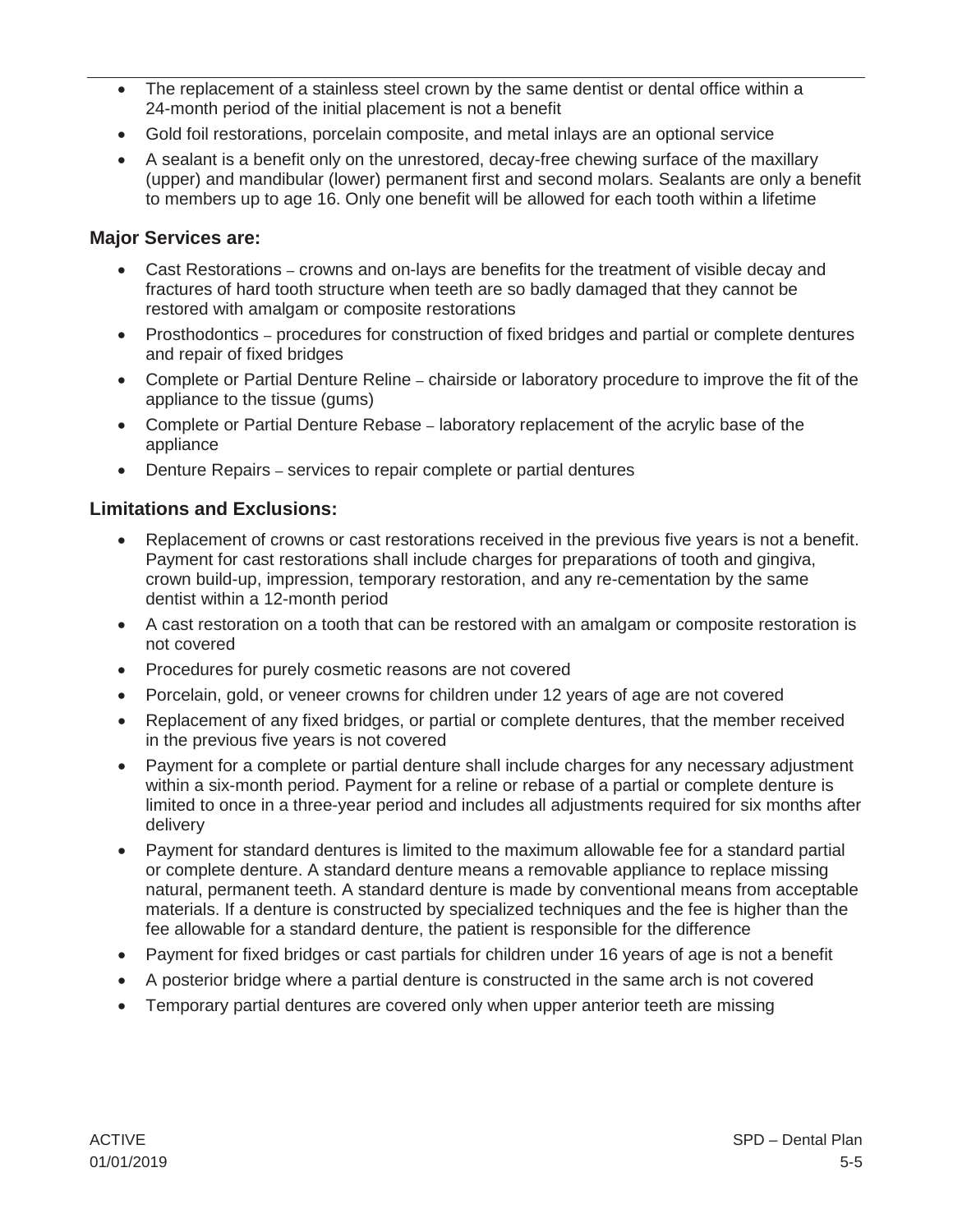### **Orthodontia Services**

**Note:** Orthodontia services must be specifically elected, at a higher premium, unless you are in a class with different union negotiated services as noted in the Summary of Benefits.

• Delta Dental will pay benefits for procedures using appliances to treat poor alignment of teeth and/or jaws. Poor alignment must significantly interfere with function to be a benefit

#### **Limitations and Exclusions:**

- The orthodontia benefit's maximum age and maximum benefit is noted in the Summary of **Benefits**
- Delta Dental shall make regular payments for orthodontia benefits
- If orthodontia treatment began prior to enrolling in this plan, Delta Dental will begin benefits with the first payment due to the orthodontist after becoming eligible under this plan
- Benefits end with the next payment due to the dentist after loss of eligibility or immediately if treatment stops
- Benefits are not paid to repair or replace any orthodontia appliance received
- Orthodontia benefits do not pay for extractions or other surgical procedures; however, these additional services may be covered under other benefits of this plan
- The initial payment (initial banding fee) made by Delta Dental for comprehensive treatment will be 33% of the total fee for treatment subject to your Copayment percentage and lifetime maximum
- Subsequent payments will be issued on a regular basis for continuing active orthodontia treatment. Payments will begin in the month following the appliance placement date and are subject to your Copayment percentage and lifetime maximum

### **Predetermination of Benefits**

Predetermination of benefits is an estimate of the cost of certain dental procedures before they are done. You may have your dentist send Delta Dental a claim form detailing the projected treatment, and Delta Dental will give an estimate of the benefits to be paid. This will let you know approximately how much the work will cost and what your share of the costs will be. A predetermination is not a guarantee of payment. Actual benefit payments will be based upon procedures completed and will be subject to continued eligibility along with plan limitations and maximums.

### **Optional Services**

In cases where alternate or optional methods of treatment exist, Delta Dental will pay for the least costly, professionally accepted treatment. This determination is not intended to reflect negatively on the dentist's treatment plan or to recommend which treatment should be provided. It is a determination of benefits under the terms of your coverage. The dentist and you or Eligible Dependent should decide the course of treatment.

If the treatment rendered is other than the covered benefit, the difference between the Delta Dental allowance and the dentist's fee, up to the approved amount, for the actual treatment rendered is due from you. For example, if your benefit plan allows for amalgams only, even though a metal or porcelain inlay is suggested by your dentist, Delta Dental will pay for only the cost of the amalgam.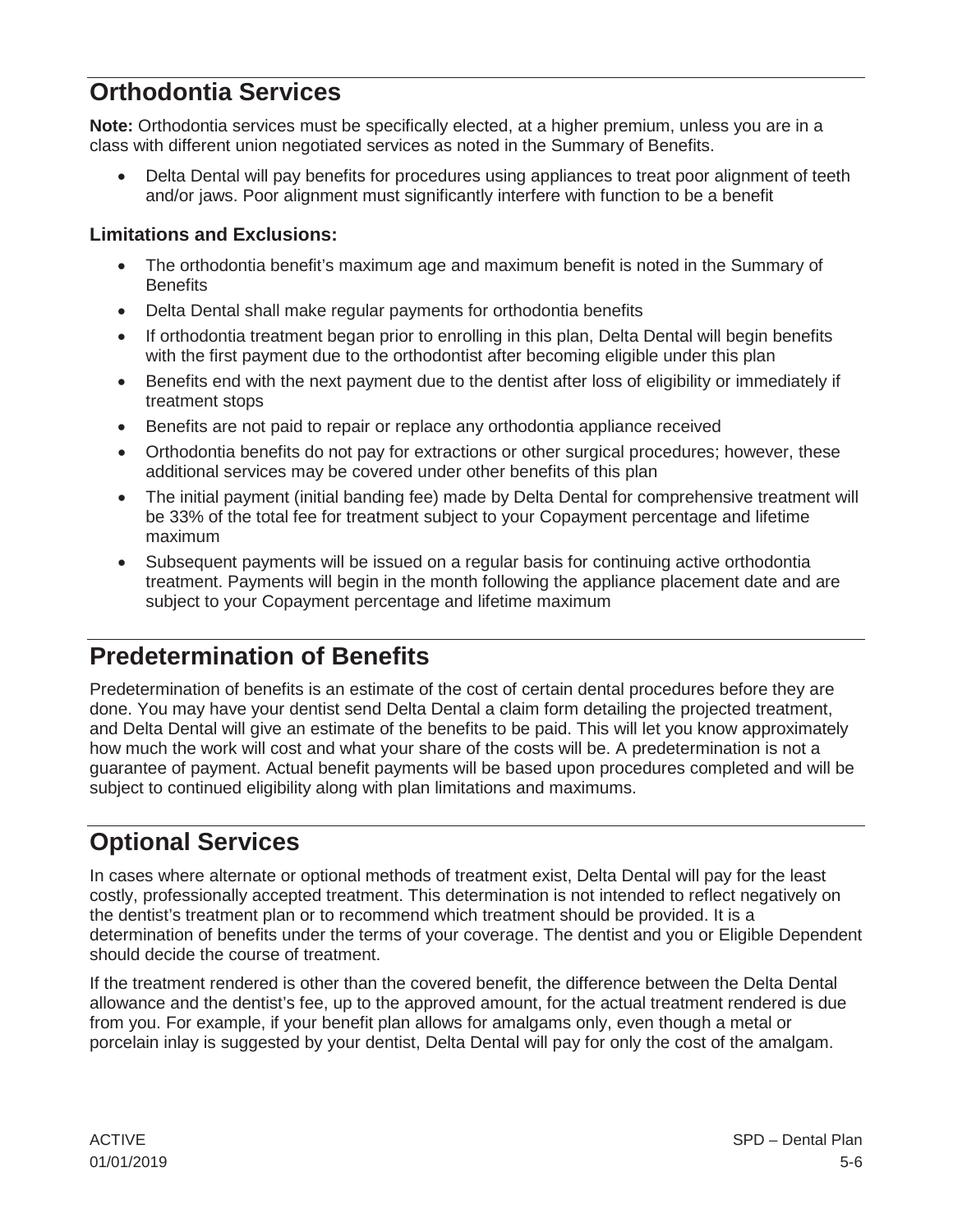### **Some facts to remember about your dental plans:**

- Dependents in military service are not eligible for dental coverage
- $\bullet$  Plan limits may apply
- A predetermination of benefits is recommended for major services

### **General Provisions**

- If you need a claim form for services provided by a non-participating dentist, you may contact Delta Dental. A claim must be filed within 15 months of the date of service.
- If you require emergency dental care, you may seek services from any dentist. Your out-of-pocket expenses may be less if you choose a participating dentist.
- If you or your covered Eligible Dependent receives an injury requiring dental treatment because of the action or fault of another person, and if Delta Dental is unaware of other coverage, Delta Dental may pay benefits but would assume your or your covered Eligible Dependent's rights to recover from the other person. You and your covered Eligible Dependent would be required to help Delta Dental in making such a recovery.
- This dental plan does not replace any workers' compensation coverage.
- If you or your covered Eligible Dependent has two dental coverages, Delta Dental will coordinate benefits with the other coverage. The following rules will be used to determine which coverage should be primary.
	- o The program covering the patient as an employee is primary over a program covering the patient as a dependent.
	- o Where the patient, who is a child, is an Eligible Dependent, primary dental coverage will be determined by the date of birth of the parents. The coverage of the parent whose date of birth occurs earlier in the calendar year will be primary. For a child who is an Eligible Dependent of legally separated or divorced parents, the coverage of the parent with legal custody or the coverage of the custodial parent's spouse (i.e., step-parent) will be primary.
	- o If there is a court decree stating that one parent has financial responsibility for a child's dental care expenses, any dependent coverage of that parent will be primary to any other dependent coverage.
- After a claim is processed, an Explanation of Benefits (EOB) will be available to you. If any payment for services was denied, the EOB will give the reason why. If you disagree with the denial, you must submit a request in writing asking that the claim be reviewed. Such request should include the reason why you believe the claim was wrongly denied. The request must be received by Delta Dental within 180 days of your receipt of the EOB. Delta Dental will make a review and may ask for more documents if needed. Unless unusual circumstances arise, a decision will be sent to you within 30 days after Delta Dental receives the request for review.
- If you do not agree with the first-level review decision, you may refer the request for review to the Professional Relations Advisory Committee of Delta Dental. This second-level review request must be in writing and received by Delta Dental within a reasonable time after you receive the first-level review decision. Unless unusual circumstances arise, a decision will be sent to you within 30 days after Delta Dental receives the request for second-level review. If you do not agree with the second-level review decision, you may file civil action in court.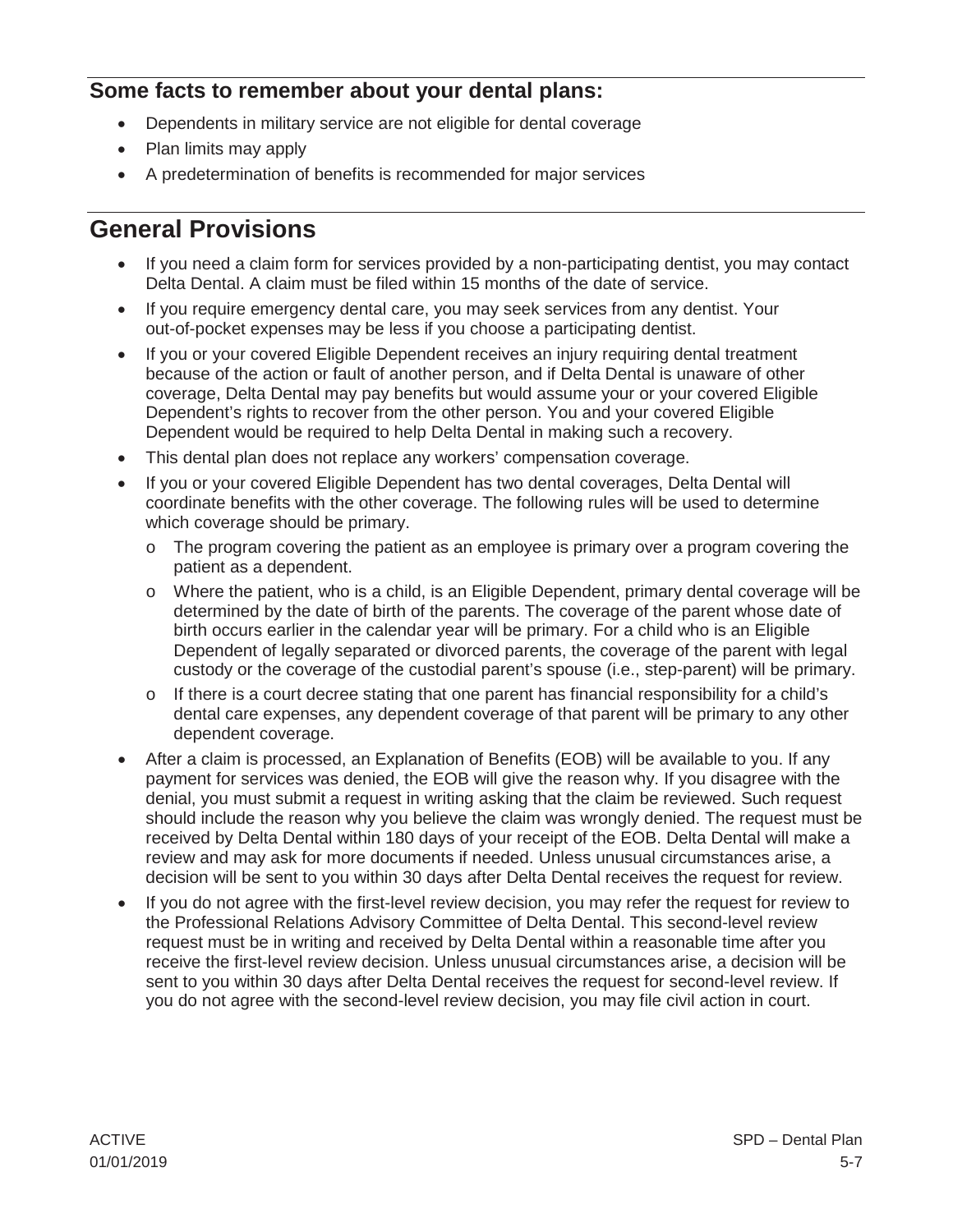### **General Limitations and Exclusions**

In addition to the limitations and exclusions shown in the Schedule of Benefits section, Delta Dental does not pay for the following:

- Treatment of injury or illness covered by Workers' Compensation or other Employer's Liability Laws
- Services received without cost from any federal, state, or local agency (This exclusion will not apply if prohibited by law)
- Cosmetic surgery or procedures for purely cosmetic reasons
- Services for congenital (hereditary) or developmental malformations (Such malformations include, but are not limited to, cleft palate or upper- and lower-jaw malformations. This does not exclude those services provided under orthodontia benefits, if covered)
- Treatment to restore tooth structure lost from wear
- x Treatment to rebuild or maintain chewing surfaces due to teeth out of alignment or occlusion or treatment to stabilize the teeth (e.g., equilibration, periodontal splinting, double abutments on bridges)
- Oral hygiene and dietary instructions, treatment for desensitizing teeth, prescribed drugs or other medication, experimental procedures, conscious sedation, and extra oral grafts (grafting of tissues from outside the mouth to oral tissues)
- Charges by any hospital or other surgical or treatment facility and any additional fees charged by the dentist for treatment in any such facility
- Diagnosis or treatment for any disturbance of the temporomandibular joints (jaw joints) or myofascial pain dysfunction
- Services by a dentist beyond the scope of his or her license
- Dental services for which the patient incurs no charge
- Dental services where charges for such services exceed the charge that would have been made and actually collected if no coverage existed
- Delta Dental will apply the limitations and exclusions of this benefit plan based upon the member's complete and prior history as reflected in Delta Dental's records

L**In the event a member transfers from one dentist to another during the course of treatment, payment by Delta Dental will be limited to the amount that would have been paid had only one dentist rendered the service.**

### **Extended Dental Care Benefits**

Coverage for you or your Eligible Dependent terminates when you or your Eligible Dependent is no longer eligible for benefits as a member of the group. Specific state or federal laws or group policies may allow an extension of benefits for a limited time. Delta Dental will determine whether any benefits are available and how long the benefits could be extended.

### L**What happens to your benefits when?**

For more information about what happens to your dental benefits when certain changes or events occur, see "How Changes Affect Your Benefits" in the "About Your Benefits" section. For more information about coverage you and your Eligible Dependents may be eligible to continue in certain cases when coverage would otherwise end, refer to COBRA within the "Administrative Information" section.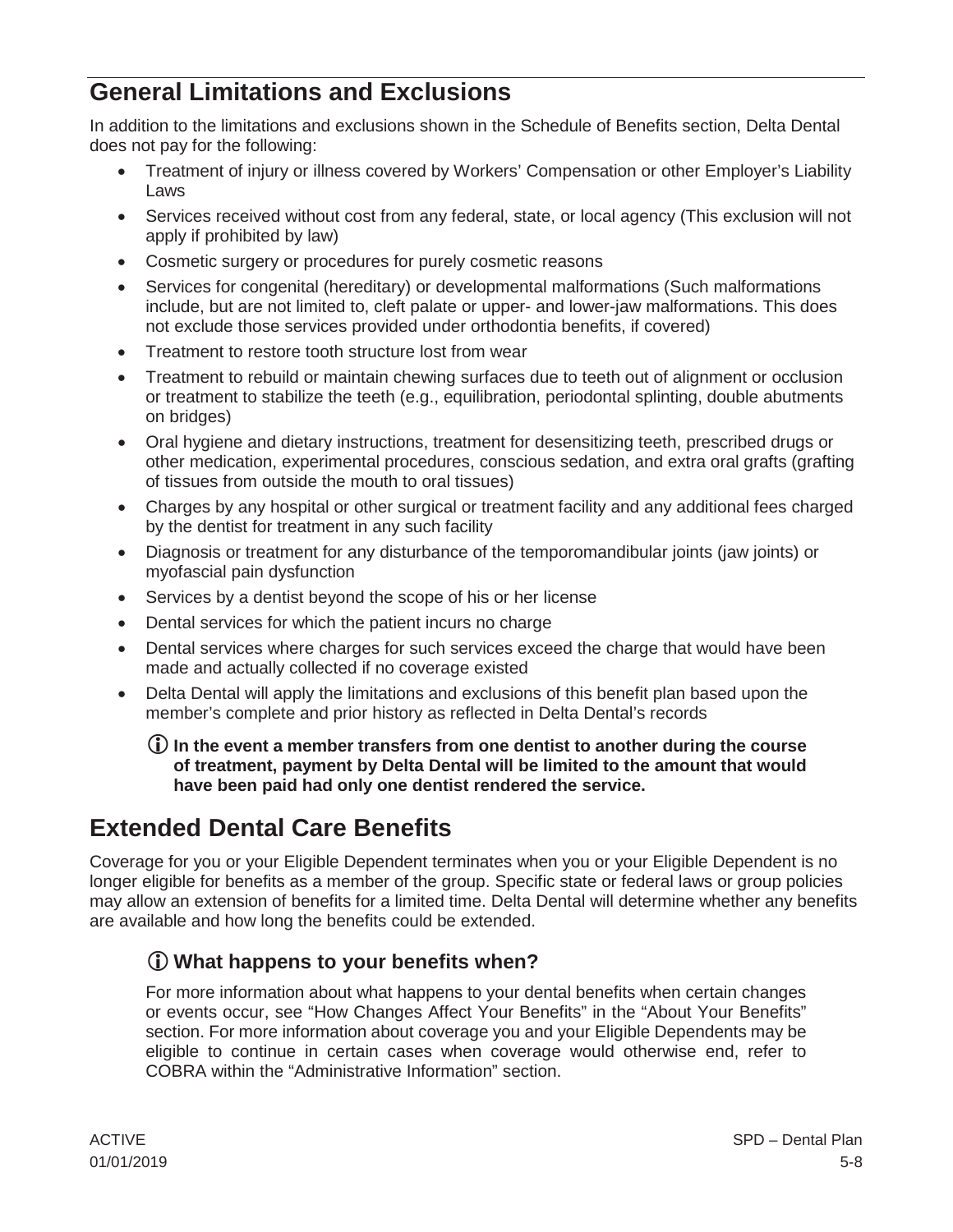# **Delta Dental Plan**

**Atomic Trades and Labor Council (ATLC); International Guards Union of America (IGUA) Central Alarm Station Operators, Central Training Facility Instructors, and Beta 9 Operators; Metal Trades Council (MTC); Pantex Guards Union (PGU); Pantex and Y-12 Non-Bargaining; United Steel Workers (USW); Y-12 Fire Captains and Lieutenants (FCLT); and International Guards Union of America (IGUA) Y-12 Security Police Officers**

| <b>Summary of Benefits</b>                                                                |                                |                                |  |
|-------------------------------------------------------------------------------------------|--------------------------------|--------------------------------|--|
| <b>Delta Dental</b>                                                                       | <b>Basic</b>                   | <b>Buy-Up</b>                  |  |
| Annual Benefit Maximum                                                                    | \$1,500 per person             | \$2,000 per person             |  |
| Lifetime Maximum                                                                          | None                           |                                |  |
| Annual Deductible                                                                         | \$50 per person                |                                |  |
| <b>Preventive and Diagnostic Services*</b>                                                |                                |                                |  |
| Oral Examinations twice every calendar year                                               |                                | Plan pays 100%                 |  |
| Prophylaxis twice every calendar year (cleanings)                                         |                                | Plan pays 100%                 |  |
| Full-Mouth X-rays once every three years                                                  |                                | Plan pays 100%                 |  |
| Bitewing X-rays twice every calendar year                                                 | Plan pays 100%                 |                                |  |
| Fluoride twice every calendar year (up to age 19)                                         |                                | Plan pays 100%                 |  |
| <b>Space Maintainers</b>                                                                  | Plan pays 100%                 |                                |  |
| <b>Sealants</b>                                                                           | Plan pays 80% after deductible |                                |  |
| <b>Basic Services*</b>                                                                    |                                |                                |  |
| Emergency Palliative Treatment to temporarily relieve pain                                |                                | Plan pays 80% after deductible |  |
| Minor Restorative Services (fillings, excludes gold)<br>Endodontic Services (root canals) | Plan pays 80% after deductible |                                |  |
| Periodontia Services (to treat gum disease)                                               |                                |                                |  |
| <b>Oral Surgery</b>                                                                       |                                |                                |  |
| (complex extractions and certain surgical procedures)                                     | Plan pays 80% after deductible |                                |  |
| Adjustments and Repairs (to bridges and dentures)                                         | Plan pays 80% after deductible |                                |  |
| Occlusal Guards once per lifetime                                                         | Plan pays 80% after deductible |                                |  |
| <b>Major Services*</b>                                                                    |                                |                                |  |
| Crowns                                                                                    | Plan pays 50% after deductible |                                |  |
| <b>Bridges</b>                                                                            | Plan pays 50% after deductible |                                |  |
| Partial, full dentures and implants                                                       | Plan pays 50% after deductible |                                |  |
| Orthodontia Services*                                                                     |                                |                                |  |
| Orthodontia Services for Child(ren) (up to age 21)                                        | Not covered                    | Plan pays 50%                  |  |
| Lifetime Orthodontia Maximum                                                              | N/A                            | \$1,500 per person             |  |

*\*Plan limits apply to certain services.*